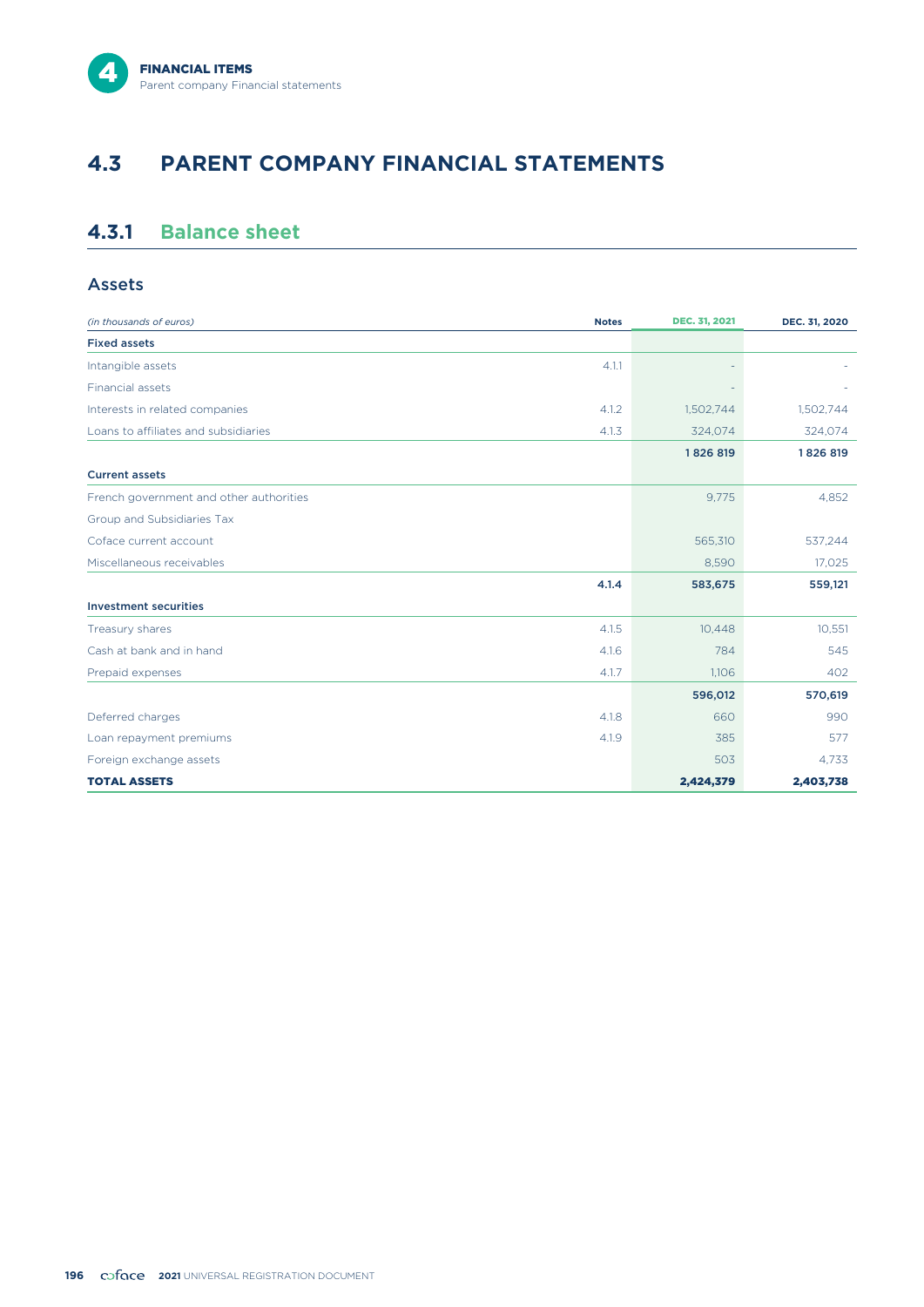

# $\overline{\mathbf{4}}$

# Equity and liabilities

| (in thousands of euros)<br><b>Notes</b>            | <b>DEC. 31, 2021</b> | DEC. 31, 2020 |
|----------------------------------------------------|----------------------|---------------|
| <b>Equity</b>                                      |                      |               |
| Capital                                            | 300,360              | 304,064       |
| Share capital premiums                             | 810,385              | 810,436       |
| Other reserves                                     | 86,387               | 198,549       |
| Income for the year                                | 82,223               | (18, 938)     |
| 4.2.1; 4.2.2                                       | 1,279,355            | 1,294,110     |
| Provisions for liabilities and charges<br>4.2.3    |                      |               |
| Provision for liabilities                          | 503                  | 4.732         |
| Provision for charges                              | 5,745                | 5,300         |
|                                                    | 6,248                | 10,032        |
| <b>Debts</b>                                       |                      |               |
| Bank borrowings and debts                          | 564,783              | 537,692       |
| Other bond issues                                  | 391,930              | 391,756       |
| Sundry borrowings and debts                        | 150,201              | 150,929       |
| Coface current account                             | 21,398               |               |
| Trade notes and accounts payable                   | 1,999                | 7,928         |
| Tax and social security liabilities                | $\circ$              | 4,212         |
| Other payables                                     | $\circ$              |               |
| Group and Subsidiaries Tax                         | 7,941                | 2,315         |
| 4.2.4                                              | 1,138,252            | 1,094,832     |
| Foreign currency translation reserve - liabilities | 523                  | 4,763         |
| <b>TOTAL EQUITY AND LIABILITIES</b>                | 2,424,379            | 2,403,738     |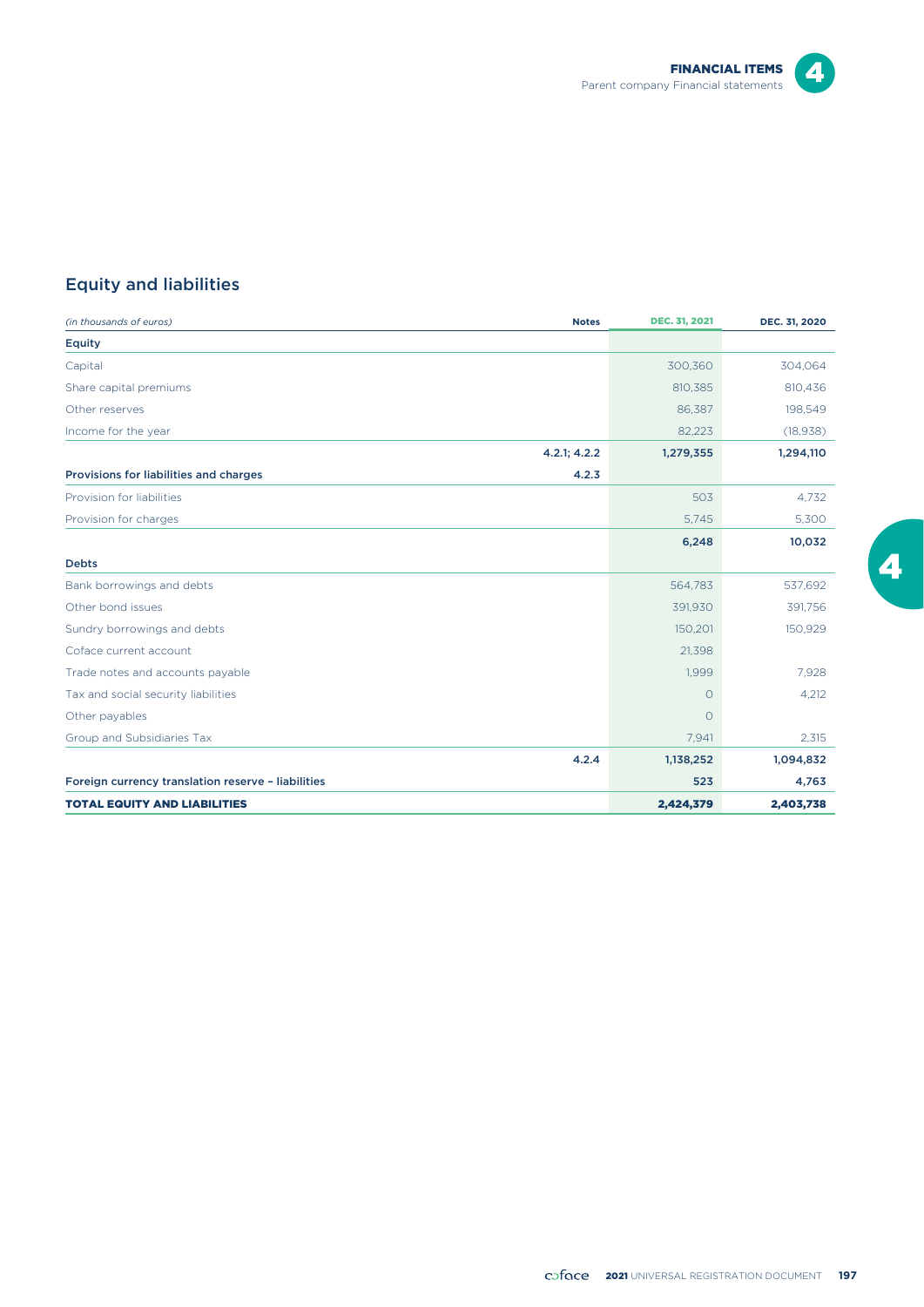

## **4.3.2 Income statement**

| (in thousands of euros)                       | <b>Notes</b> | <b>DEC. 31, 2021</b> | DEC. 31, 2020 |
|-----------------------------------------------|--------------|----------------------|---------------|
| Operating income (I)                          |              | 1,043                | 3,734         |
| Rebilled expenses and other income            |              | 1,043                | 3,734         |
| Reversals of provisions and expense transfers |              | $\Omega$             | $\Omega$      |
| <b>Operating expenses (II)</b>                |              | 3,855                | 13,550        |
| Other purchases and external expenses         |              | 2.660                | 9,938         |
| Income tax, taxes, and similar payments       |              | 13                   | 13            |
| Employee-related expenses                     |              | $\circ$              | 102           |
| Other expenses                                |              | 851                  | 3,166         |
| Depreciation and amortisation                 |              | 330                  | 330           |
| <b>Operating income (I-II)</b>                | 5.1          | (2,811)              | (9,816)       |
| <b>Financial income (III)</b>                 |              | 107,128              | 14,894        |
| Investment income                             |              | 83,773               |               |
| Other financial income                        |              | 18,622               | 14,894        |
| Reversal of provision for exchange            |              | 4.733                |               |
| Financial expenses (IV)                       |              | 23,695               | 25,197        |
| Interest and similar expenses                 |              | 23,192               | 20,775        |
| Charges for FX losses                         |              | 503                  | 4,422         |
| <b>Financial income (III-IV)</b>              | 5.2          | 83,433               | (10, 303)     |
| Non-recurring income (V)                      |              | $\overline{2}$       |               |
| On capital transactions                       |              | $\circ$              |               |
| On management transactions                    |              | $\overline{2}$       |               |
| Non-recurring expenses (VI)                   | 5.3          | 96                   |               |
| On capital transactions                       |              | $\circ$              |               |
| On management transactions                    |              | 96                   |               |
| Non-recurring income (V-VI)                   |              | (93)                 | $\circ$       |
| Income tax (income)                           | 5.4          | 1,695                | 1,180         |
| <b>NET INCOME FOR THE YEAR</b>                |              | 82,223               | (18,938)      |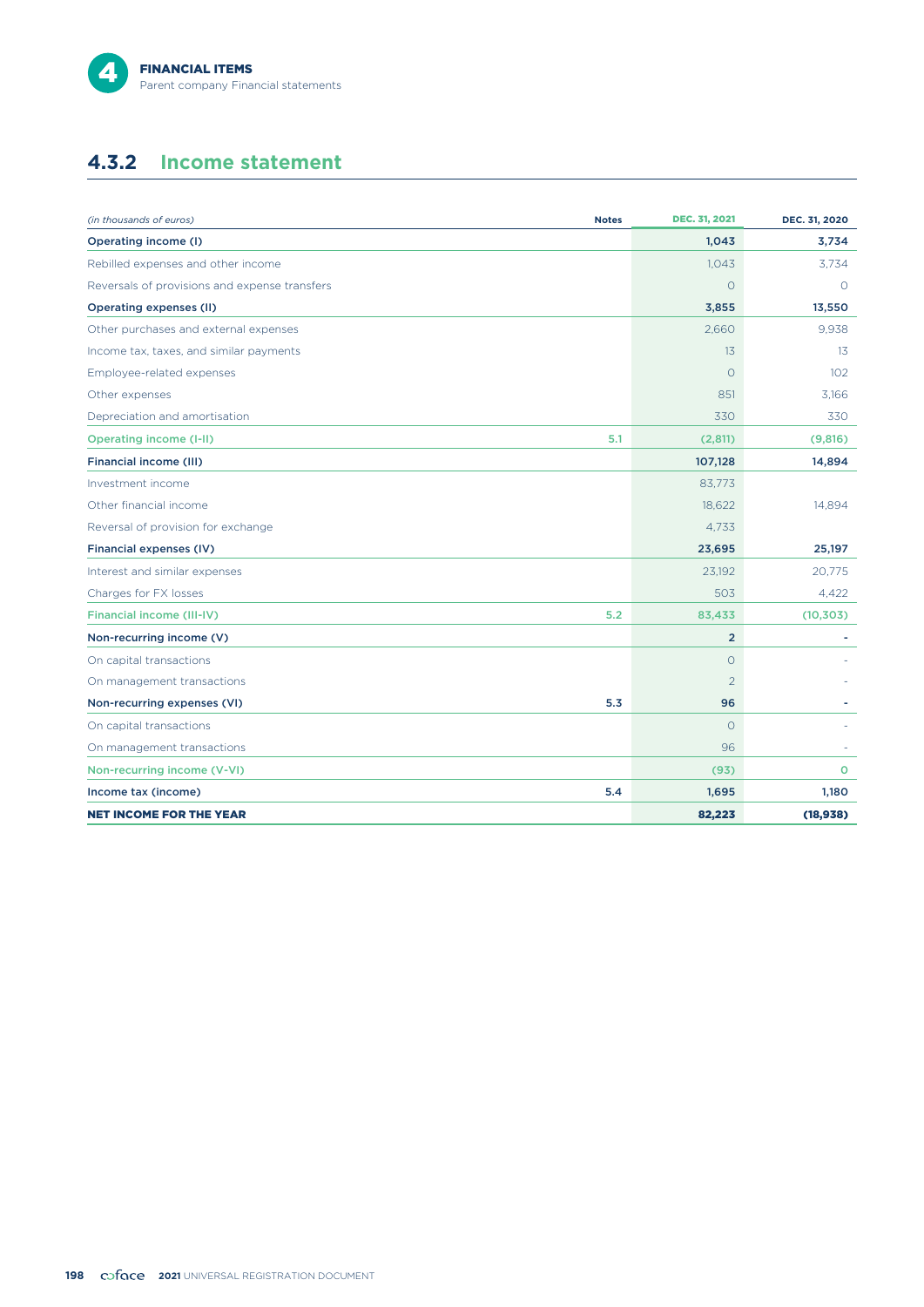

# **4.4 NOTES TO THE PARENT COMPANY FINANCIAL STATEMENTS**

## CONTENTS

| <b>NOTE 1</b> Significant events                                     | 199 |
|----------------------------------------------------------------------|-----|
| <b>NOTE 2</b> Accounting principles                                  | 199 |
| <b>NOTE 3</b> Other disclosures                                      | 200 |
| <b>NOTE 4</b> Analysis of the main balance sheet<br>items (in euros) | 201 |

# items 205 **NOTE 6** Information regarding related companies 208 **NOTE 7** Subsidiaries and interests 208 **NOTE 8** Events after the reporting period 209

**NOTE 5** Analysis of the main income statement

# **NOTE 1 SIGNIFICANT EVENTS**

## **Changes to shareholder structure**

#### On the Board of Directors

On February 10, 2021, Natixis and Arch Capital Group announced that the transaction involving the sale of 29.5% of COFACE SA's shares had obtained all the necessary authorisations. In accordance with the announcements made in February 2020, the directors representing Natixis tendered their resignation. The Board then co-opted four directors appointed by Arch and Bernardo Sanchez Incera, who was then appointed Chairman of the Board. As of this date, Coface's Board of Directors is composed of 10 members, 4 women and 6 men, the majority of whom (6) are independent directors.

On July 28, 2021, the Board of Directors co-opted David Gansberg, Managing Director of Arch's global mortgage business, as a non-independent director to replace Benoît Lapointe de Vaudreuil, who is stepping down from the Board to concentrate on his current professional responsibilities.

#### Changes in governance

During the course of 2021, several appointments were made to strengthen Coface's management team:

- on March 24, 2021, Declan Daly was appointed Chief Operating Officer of the Coface Group with effect from April 1;
- on September 1, 2021, the following appointments were announced:
- Antonio Marchitelli, Coface's Director for the Western Europe region, has been appointed Director in charge of Specialty Product Lines as of January 1, 2022,
- Carine Pichon, Finance and Risk Director, will replace Antonio as Managing Director of Coface Western Europe,
- Phalla Gervais has replaced Carine as Finance and Risk Director as of September 6, 2021,
- Jaroslaw Jaworski has been confirmed as Coface's General Manager for the Central and Eastern Europe Region, with effect from September 1, 2021;
- on September 10, 2021, Marcele Lemos was appointed as the new Managing Director for the Latin America Region, effective Monday September 13, 2021.

## **Implementation of two-share buyback programmes**

The Board of Directors of COFACE SA, at its meeting of March 4, 2021, decided to cancel the 1,852,157 shares bought back under the share buyback programme of October 27, 2020, and consequently to reduce the Company's share capital.

As a result, COFACE SA's share capital now stands at €300,359,584 divided into 150,179,792 shares with a par value of €2 each.

# **NOTE 2 ACCOUNTING PRINCIPLES**

The financial statements for the year ended have been Committee in accordance with the principles of prudence and prepared in accordance with generally accepted accounting

**Accounting principles and policies** principles and the French General Chart of Accounts (Regulation ANC No. 2014-03 of the Accounting Regulation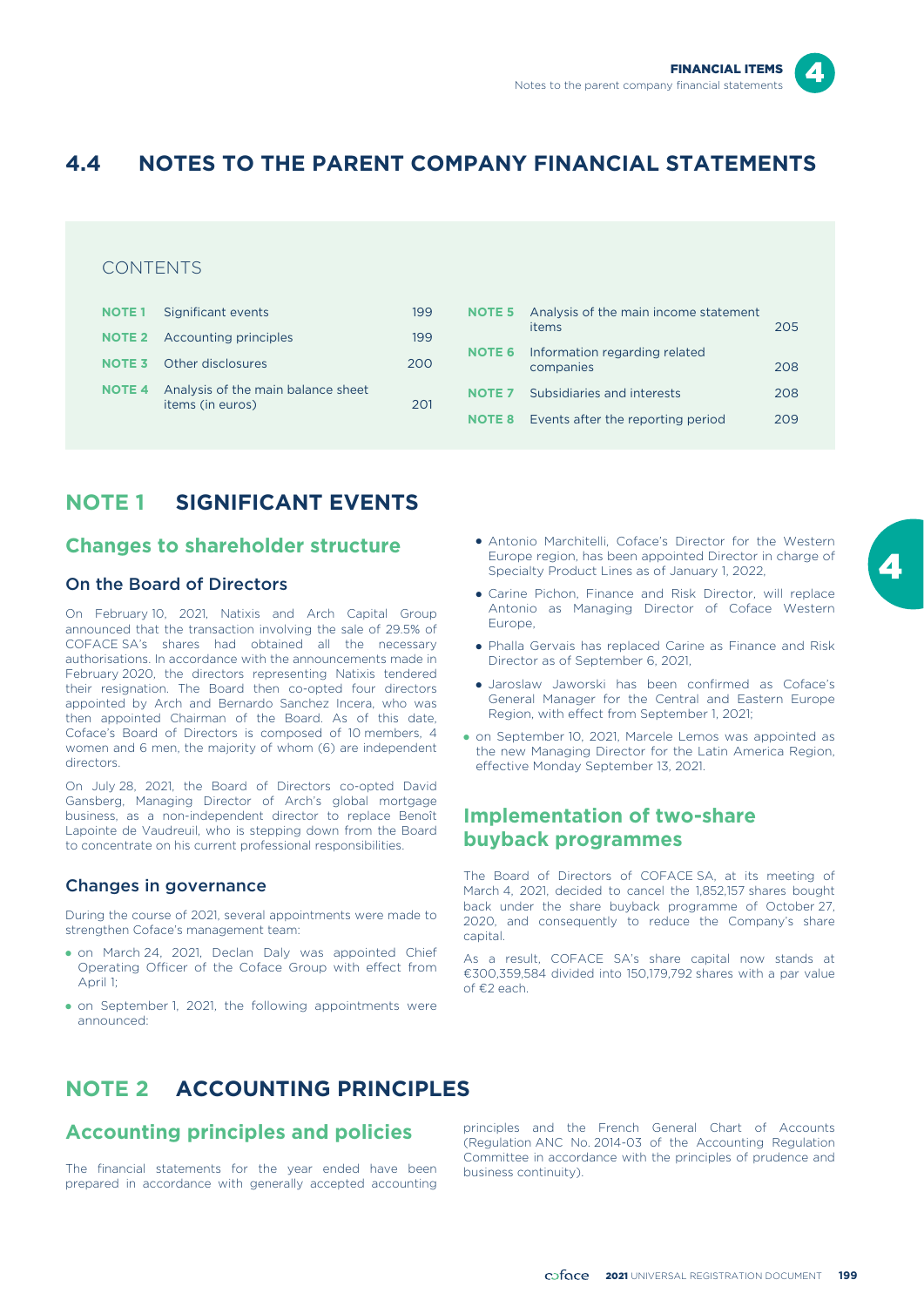## Financial assets

Equity securities are reported in the balance sheet at cost. A depreciation is recorded when the realisable value (determined according to the restated equity, income, future outlook and value in use for the Company) is less than the acquisition value.

The value in use is determined using the discounted cash flow method. Cash flow projections were derived from the three-year business plans drawn up by the Group's operating entities as part of the budget process and approved by Coface Group management.

These projections are based on the past performance of each entity and take into account assumptions relating to Coface's business line development. Coface draws up cash flow projections beyond the period covered in its business plans by extrapolating the cash flows over two additional years.

The assumptions used for growth rates, margins, cost ratios and claims ratios are based on the entity's maturity, business history, market prospects, and geographic region.

Under the discounted cash flow method, Coface applies a discount rate to insurance companies and a perpetuity growth rate to measure the value of its companies.

#### Receivables and payables

Receivables and payables are valued at their face value. They are depreciated through a provision to account for potential collection difficulties.

## Investment securities

Units in money-market funds (SICAV) are recorded according to the FIFO (first in, first out) method. Unrealised losses or gains resulting from an evaluation of the portfolio at the close of the financial year are reintegrated (or deducted) for calculating the tax income.

#### Start-up costs

According to Article 432-1 of the French General Chart of Accounts, the stock market listing costs incurred by the Company may be recorded as start-up costs.

These costs are amortised over five years, with the first and last year amortised pro rata temporis in accordance with the French General Chart of Accounts instructions (Article 361-3).

#### Issuing charges

According to the French General Chart of Accounts (Article 361-2), the costs linked to the hybrid debt issued must be in principle distributed according to the characteristics of the loan. These costs were recorded in deferred charges and amortised on a straight-line basis for the term of the loan, i.e. 10 years.

#### Consistency of methods

The financial statements for the year are comparable to those of the previous year (consistency of accounting methods and time period principle).

The balance sheet, income statement and notes are expressed in euros.

# **NOTE 3 OTHER DISCLOSURES**

## a) Consolidating entity

Following the sale of COFACE SA by Natixis on February 10, 2021, COFACE SA is the consolidating entity.

## b) Tax consolidation group

On January 1, 2015, COFACE SA opted for the tax consolidation regime by consolidating French subsidiaries that are more than 95% owned, whether directly or indirectly (Compagnie française d'assurance pour le commerce extérieur, Cofinpar, Cogeri and Fimipar).

The tax consolidation agreements binding the parent company to its subsidiaries are all strictly identical and stipulate that:

- each company shall calculate its tax as if there were no tax consolidation, and the parent company alone shall be liable for the payment of corporate income tax;
- the parent company shall recognise tax savings in income and shall not reallocate them to subsidiaries unless the subsidiary leaves the Group.

The option is valid for five years starting from January 1, 2015 with tacit renewal of the option every 5 years.

## c) Staff and managers

COFACE SA has no staff on its payroll and has no pension commitment.

## d) Off-balance sheet commitments

• Commitments received: €700 million.

700 millions syndicated loan with six banks (Société Générale, Natixis, CACIB, BNP Paribas, HSBC and BRED), undrawn at December 31, 2021.

• Commitments given: €1,239 million.

COFACE SA has given a joint and several guarantee to Coface Finanz, a company indirectly owned by COFACE SA, in respect of amounts due from Coface Poland Factoring in repayment of the loan granted to the latter, up to a maximum of This joint and several guarantee has never been exercised since 2012.

COFACE SA has issued a joint and several guarantee to cover the commitments of Coface Finanz and Coface Poland Factoring in respect of the bilateral credit lines taken out with eight banks. 739 million (631 million in 2020 and 650 million in 2019). This joint and several guarantee has never been exercised.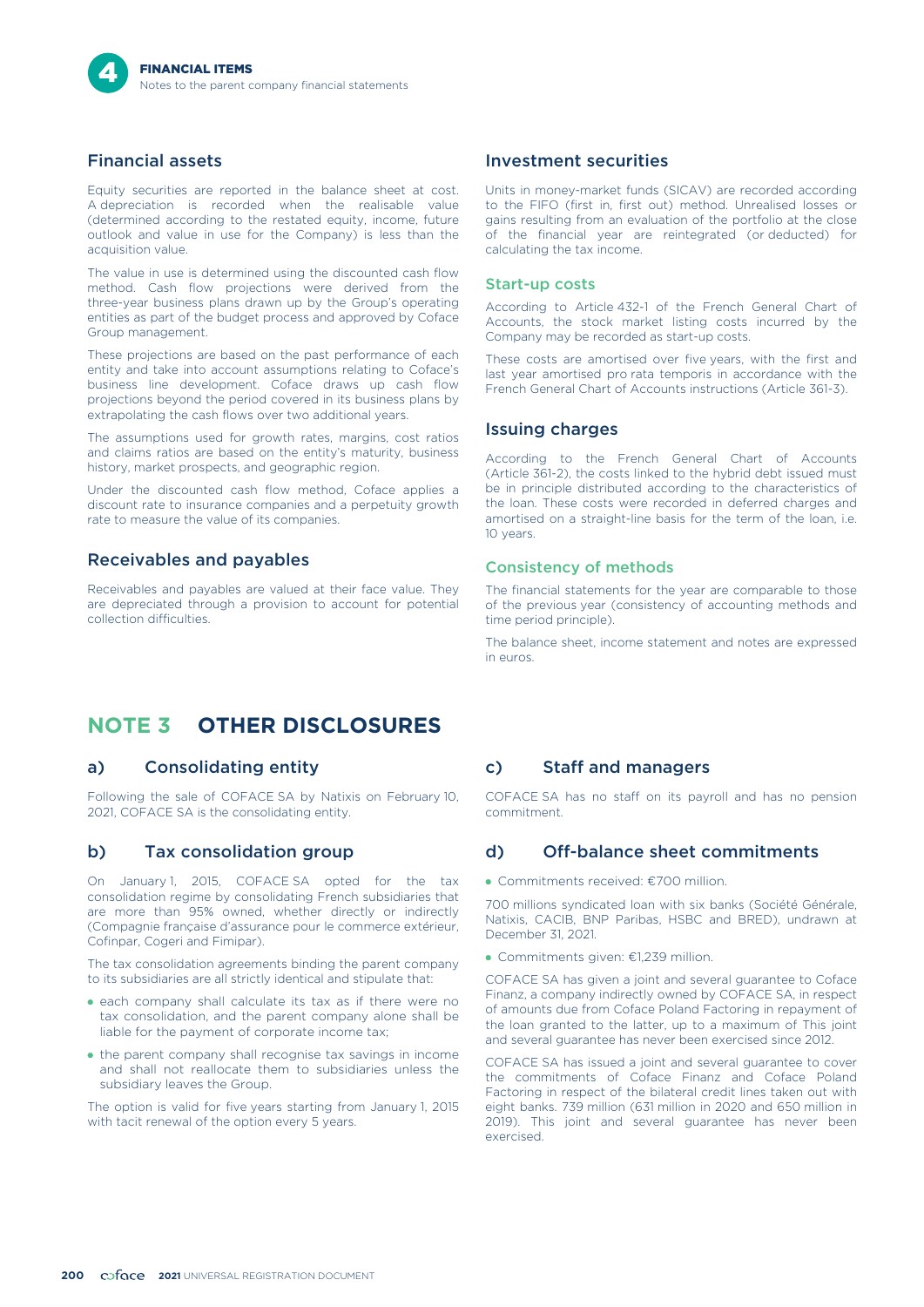# **NOTE 4 ANALYSIS OF THE MAIN BALANCE SHEET ITEMS (IN EUROS)**

## **4.1 Assets**

## 4.1.1 Interests in related companies and companies with capital ties

| <b>RELATED COMPANIES</b> (in thousands of euros)           | <b>DEC. 31, 2020</b> | <b>ACQUISITIONS</b> | <b>DISPOSALS</b> | <b>DEC. 31, 2021</b> |
|------------------------------------------------------------|----------------------|---------------------|------------------|----------------------|
| Compagnie française d'assurance pour le commerce extérieur | 1.337.719            |                     |                  | 1.337.719            |
| Coface Re                                                  | 165,025              |                     |                  | 165.025              |
|                                                            | 1.502.744            |                     |                  | 1,502,744            |

## 4.1.2 Loans to affiliates and subsidiaries

| <b>RELATED COMPANIES</b> (in thousands of euros)           | <b>AMOUNT</b> | <b>INTEREST</b> | <b>TOTAL</b> |
|------------------------------------------------------------|---------------|-----------------|--------------|
| Compagnie française d'assurance pour le commerce extérieur | 314,000       | 10.774          | 324.774      |

On March 27, 2014, COFACE SA granted a subordinated intragroup loan to Compagnie française d'assurance pour le commerce extérieur in the amount of €314 million, maturing on March 26, 2024 (10 years) and bearing annual interest at 4.125%, payable at the anniversary date each year.

## 4.1.3 Other receivables

| (in thousands of euros)                   | <b>DEC. 31, 2021</b> | <b>UP TO 1 YEAR</b> | <b>FROM 1 TO</b><br><b>5 YEARS</b> | DEC. 31, 2020 |
|-------------------------------------------|----------------------|---------------------|------------------------------------|---------------|
| French government and other authorities   | 9.775                | 9.775               |                                    | 4,852         |
| Coface current account                    | 565,310              | 565,310             |                                    | 537.245       |
| Coface Poland FUR current account         | 250                  | 250                 |                                    |               |
| Coface Finanz FUR current account         | 463,501              | 463,501             |                                    | 479,998       |
| Coface Finanz USD current account         | 101,559              | 101,559             |                                    | 57,247        |
| Miscellaneous receivables                 | 8.590                | 5.238               | 3.351                              | 17.025        |
| Group and Subsidiary in tax consolidation | $\Omega$             | $\overline{O}$      |                                    | $\Omega$      |
| Natixis liquidity agreement               | 2,529                | 2,529               |                                    | 1,647         |
| Kepler Mandate Share buyback              | $\Omega$             | 0                   |                                    | 8,750         |
| Other receivables                         | 6.060                | 2.709               | 3.351                              | 6,154         |
| <b>OTHER RECEIVABLES</b>                  | 583,675              | 580,323             | 3,351                              | 559,121       |

The "Other receivables" item in miscellaneous receivables primarily consists of:

• costs of €2,529,247 related to the ODDO mandate share buyback.

• expenses to be rebilled in connection with the award of bonus shares for €5,783,425;

## 4.1.4 Treasury shares

| Number of shares held | DEC. 31, 2020 | <b>ACQUISITIONS</b> | <b>DISPOSALS</b> | <b>DEC. 31, 2021</b> |
|-----------------------|---------------|---------------------|------------------|----------------------|
| Liquidity agreement   | 168.239       | 2.465.702           | 2.549.500        | 84,441               |
| Bonus share awards    | 1,063,069     |                     | 0                | 1,063,069            |
| Share buyback plan    | 1.110.677     | 741.480             | 1.852.157        | 0                    |
|                       | 2,341,985     | 3,207,182           | 4,401,657        | 1,147,510            |

With effect from July 7, 2014, Coface appointed Natixis to implement a liquidity agreement for COFACE SA shares traded on Euronext Paris, in accordance with the charter of ethics of the French financial markets' association

Liquidity agreement (Association française des marchés financiers – AMAFI) dated<br>March 8, 2011 and approved by the AMF on March 21, 2011.

The Group had allocated €5 million (reduced by €2 million in 2017) to the liquidity account for the purposes of the agreement, which is for a period of 12 months and has been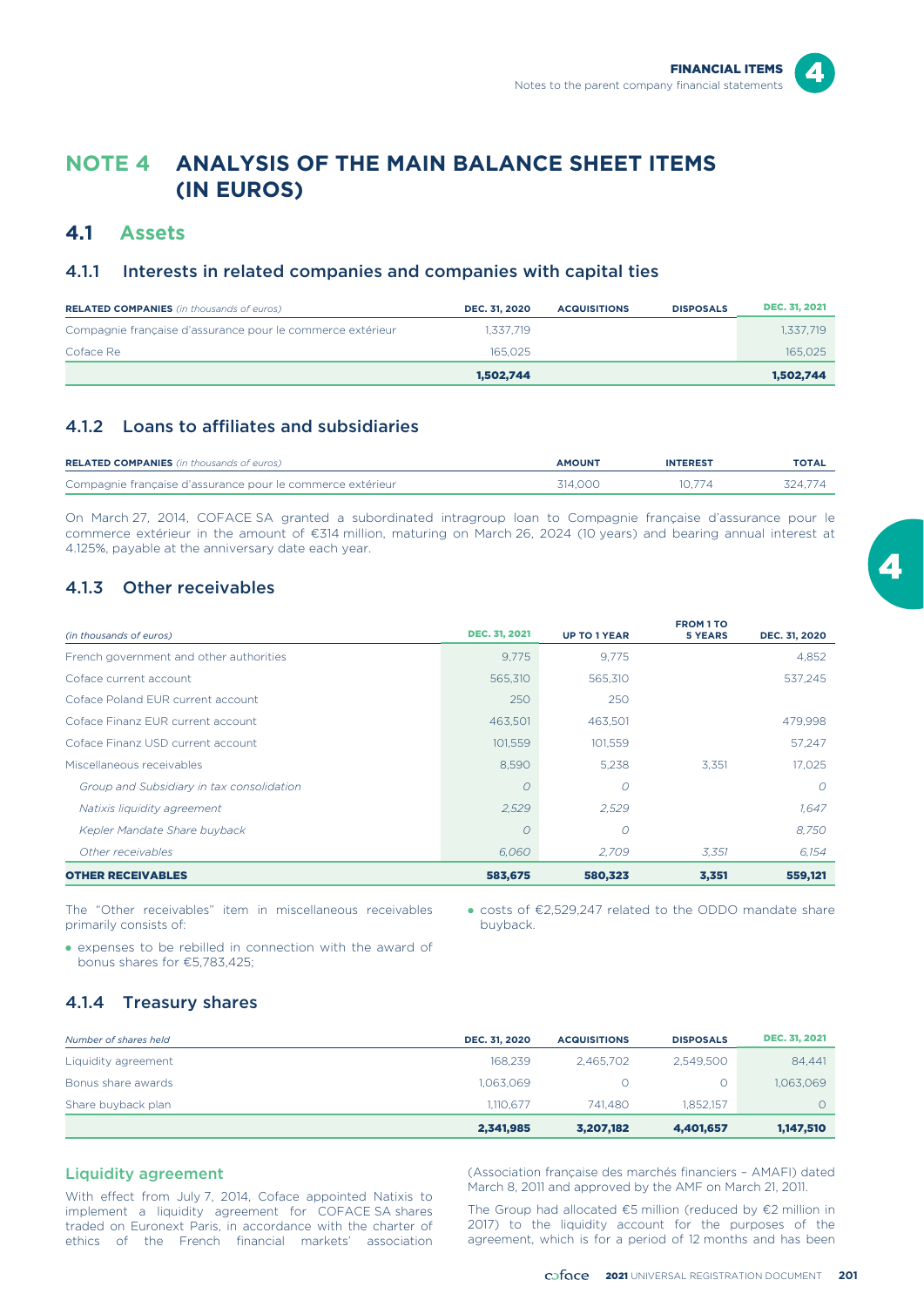renewed by tacit agreement annually in July since 2015  $(see Note 414)$ 

The liquidity agreement is part of the share buy-back programme decided by the Board of Directors' meeting of June 26, 2014. The liquidity agreement dated July 2, 2014, originally concluded with Natixis, was transferred as of July 2, 2018 to the company ODDO BHF for a term of twelve (12) months, automatically renewable.

#### Bonus share award

Since its IPO in 2014, the Coface Group has granted bonus shares to certain corporate officers or employees of COFACE SA subsidiaries.

In 2021, the Board of Directors decided to grant 408,403 free shares. This allocation completes the 2019 and 2020 plans, for which 372,268 and 312,200 shares were allocated respectively.

The 2018 plan was not allocated because the objectives were not met.

As a condition of and subject to acceptance by the General Meeting, COFACE SA will acquire the shares necessary for the allocation of these shares.

On May 14, 2019, at the General Meeting of Shareholders, the call option was once again granted to acquire 500,000 new shares in addition to the 400,000 shares previously acquired.

Under French standards, the acquisition of shares under a bonus share award constitutes a component of remuneration. The provision should be recognised in staff costs by crediting the line item "Provisions for expenses" and be spread out, where delivery of the shares is conditional upon the beneficiaries' working for the Company at the end of a future period set by the plan.

Accordingly, this charge will be recognised in the accounts using the acquisition price spread over the vesting period, namely three years. As COFACE SA did not acquire sufficient shares, it must also take into consideration the number of missing shares multiplied by the share price on the last day of the financial year to calculate the amount of this charge. At the end of 2020, the stock of "Provision for charges" amounted to €5,745,125.

At December 31, 2021, the Group's treasury shares had a gross and net value of €10,447,882 broken down as follows:

- liquidity agreement: €1,036,176;
- bonus share award: €9,411,706.

## 4.1.5 Cash at bank and in hand

| (in thousands of euros) | <b>DEC. 31, 2021</b> | DEC. 31, 2020 |
|-------------------------|----------------------|---------------|
| Natixis                 | 784                  | 54:           |

## 4.1.6 Prepaid expenses

| (in thousands of euros)                 | <b>DEC. 31, 2021</b> | DEC. 31, 2020 |
|-----------------------------------------|----------------------|---------------|
| Expenses related to the syndicated loan | 1,106                | 188           |
| Fees related to the strategy            |                      | 109           |
| Moody's: issuer rating                  |                      | 104           |
| <b>TOTAL</b>                            | 1,106                | 402           |

## 4.1.7 Deferred charges

| (in thousands of euros)              | <b>GROSS 2021</b> | <b>AMORTISATION</b> |     |
|--------------------------------------|-------------------|---------------------|-----|
| Expenses linked to subordinated debt | 99C               | 33C                 | 960 |

Deferred charges include costs linked to the issuance of the subordinated debt amortised over a period of 10 years. The residual term at December 31, 2021 is two years.

## 4.1.8 Loan reimbursement premiums

| (in thousands of euros)             | <b>GROSS 2021</b> | <b>AMORTISATION</b> | ` 202.     |
|-------------------------------------|-------------------|---------------------|------------|
| Premium linked to subordinated debt |                   | ۹î<br>◡             | <b>ZOE</b> |

The premium linked to subordinated debt is amortised over ten years. The residual term at December 31, 2021 is two years.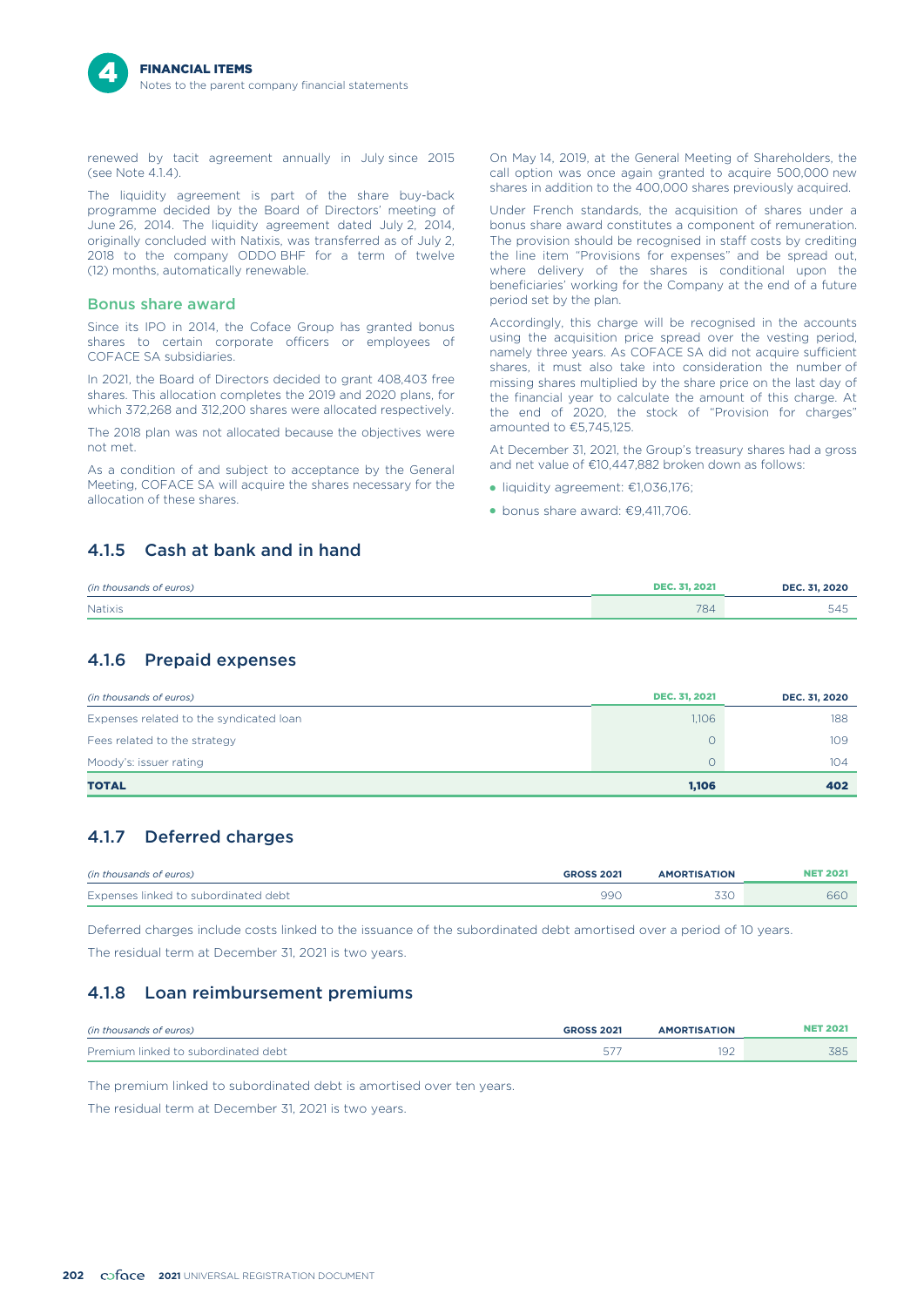

# **4.2 Liabilities**

# 4.2.1 Changes in equity

| (in euros)                        | DEC. 31, 2020  | <b>APPROPRIATION</b><br><b>OF EARNINGS</b> | <b>TRANSACTIONS</b><br><b>FOR THE YEAR</b> | <b>DISTRIBUTION</b> | <b>INCOME FOR</b><br><b>THE YEAR</b> | <b>DEC. 31, 2021</b>     |
|-----------------------------------|----------------|--------------------------------------------|--------------------------------------------|---------------------|--------------------------------------|--------------------------|
| Share capital (NV = $\epsilon$ 2) | 304.063.898    |                                            | (3,704,314)                                |                     |                                      | 300.359.584              |
| Number of shares                  | 152.031.949    |                                            | (1,852,157)                                |                     |                                      | 150.179.792              |
| Share premium                     | 810.435.517    |                                            | (50, 675)                                  |                     |                                      | 810.384.842              |
| Legal reserve                     | 31.449.646     |                                            |                                            |                     |                                      | 31,449,646               |
| Other reserves                    | 11,247,482     |                                            | (11, 247, 482)                             |                     |                                      | $\Omega$                 |
| Retained earnings                 | 155.852.291    | (18.938.377)                               |                                            | (81,976,242)        |                                      | 54,937,672               |
| Income for the year               | (18, 938, 377) | 18.938.377                                 |                                            |                     | 82.223.318                           | 82,223,318               |
| <b>TOTAL</b>                      | 1,294,110,457  | $\bullet$                                  | (15,002,471)                               | (81, 976, 242)      |                                      | 82,223,318 1,279,355,062 |

## 4.2.2 Composition of capital

|                            | <b>DEC. 31, 2021</b> |             | DEC. 31, 2020 |             |
|----------------------------|----------------------|-------------|---------------|-------------|
| <b>Shareholders</b>        |                      |             |               |             |
| Financial market and other | 58.8%                | 88,247,383  | 55.7%         | 84.682.884  |
| Arch Capital Group         | 29.9%                | 44.849.425  | $\circ$       | $\Omega$    |
| <b>Natixis</b>             | 10.0%                | 15,078,051  | 42.2%         | 64,153,881  |
| Group Employee funds       | 0.6%                 | 857,423     | 0.6%          | 853,199     |
| Treasury shares            | 0.8%                 | 1,147,510   | 1.5%          | 2.341.985   |
| Number of shares           |                      | 150,179,792 | $\circ$       | 152,031,949 |
| Nominal value (in euros)   |                      |             |               |             |

## 4.2.3 Provisions for liabilities and charges

| (in thousands of euros)         | DEC. 31, 2020 | <b>ADDITIONS</b> | <b>REVERSALS</b> | <b>DEC. 31, 2021</b> |
|---------------------------------|---------------|------------------|------------------|----------------------|
| Provision for FX losses         | 4.733         | 503              | (4.733)          | 503                  |
| Provision for bonus share award | 5.300         | 5.745            | (5.300)          | 5.745                |
| <b>TOTAL</b>                    | 10.032        |                  |                  | 6,248                |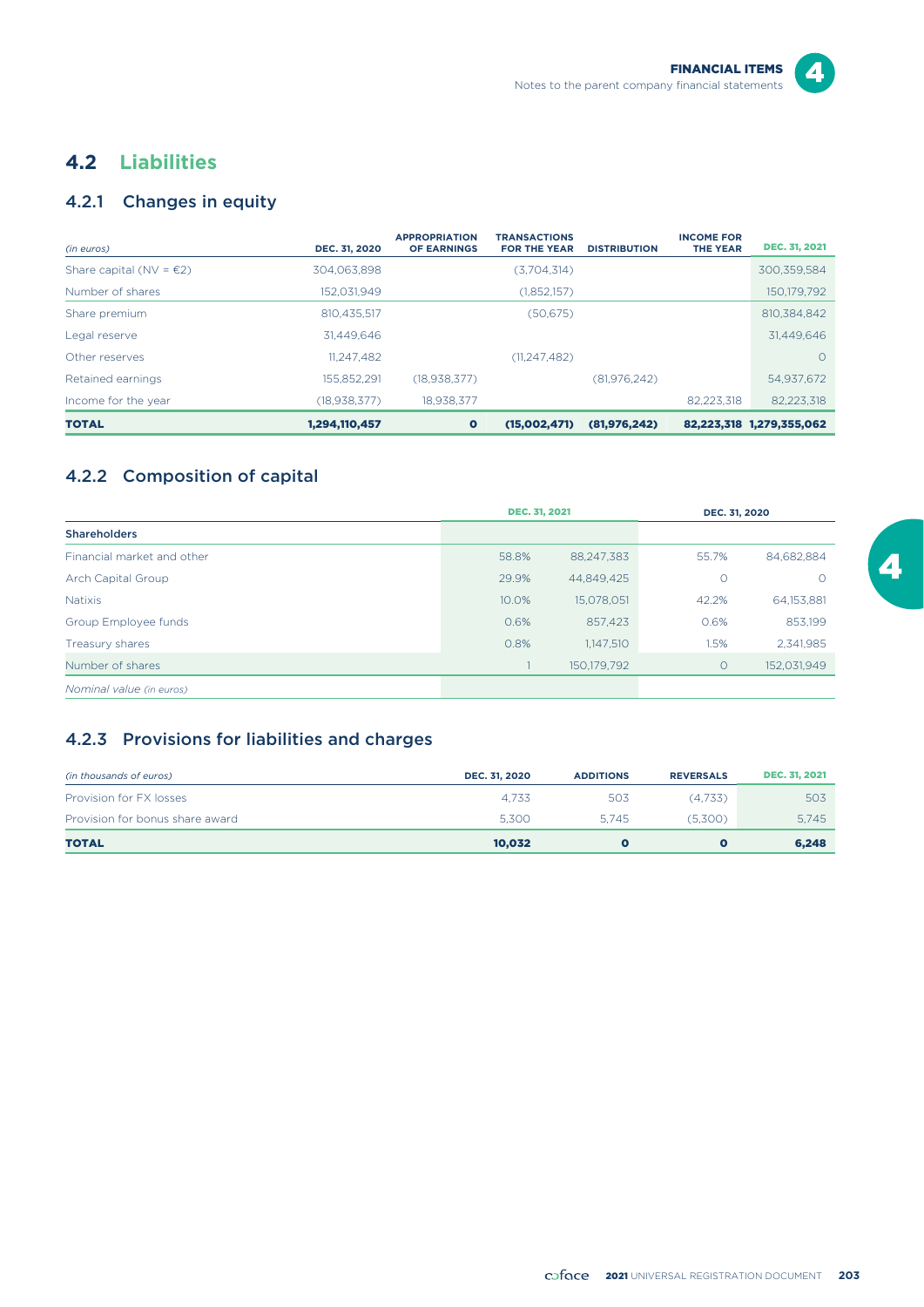## 4.2.4 Debts

| (in thousands of euros)                                                          | <b>UP TO 1 YEAR</b> | <b>FROM</b><br><b>1TO 5 YEARS</b> | <b>MORE THAN</b><br><b>5 YEARS</b> | <b>DEC. 31, 2021</b> | DEC. 31, 2020 |
|----------------------------------------------------------------------------------|---------------------|-----------------------------------|------------------------------------|----------------------|---------------|
| <b>Bank borrowings and debts</b>                                                 | 564,783             | $\circ$                           | $\circ$                            | 564,783              | 537,692       |
| Commercial paper: discounted fixed rate                                          | 564,491             | $\circ$                           | $\circ$                            | 564,491              | 537,368       |
| CP accrued interest                                                              | 292                 | $\circ$                           | $\circ$                            | 292                  | 324           |
| Other bond issues                                                                | 11,930              | 380,000                           | $\circ$                            | 391,930              | 391,756       |
| Subordinated bonds                                                               | $\circ$             | 380,000                           | $\Omega$                           | 380,000              | 380,000       |
| Accrued interest                                                                 | 11,930              | $\circ$                           | $\circ$                            | 11,930               | 11,756        |
| Sundry borrowings and debts                                                      | 201                 | 150,000                           | $\circ$                            | 150,201              | 150,929       |
| Coface borrowing (Compagnie française d'assurance pour le<br>commerce extérieur) | $\circ$             | 150,000                           | $\circ$                            | 150,000              | 150,000       |
| Accrued interest on Coface borrowing                                             | 201                 | $\circ$                           | $\circ$                            | 201                  | 201           |
| Coface cash advance and accrued interest                                         | 21,398              | $\circ$                           | $\circ$                            | 21,398               | $\circ$       |
| Trade notes and accounts payable                                                 | 1,999               | $\circ$                           | $\circ$                            | 1,999                | 7,928         |
| Tax and social security liabilities                                              | $\circ$             | $\circ$                           | $\circ$                            | $\circ$              | 4,212         |
| Other debts                                                                      | 7,941               | $\circ$                           | $\circ$                            | 7,941                | 2,315         |
| <b>TOTAL DEBTS</b>                                                               | 608,252             | 530,000                           | $\bullet$                          | 1,138,252            | 1,094,832     |

After approval by the Banque de France on November 6, 2012, on November 13, 2012, COFACE SA issued commercial paper for €250 million (with a maturity of one to three months). This programme, intended to refinance the factoring portfolio in Germany, was rated F1 and P2 by the Fitch and Moody's rating agencies.

The amount raised was fully loaned to Coface Finanz through a cash agreement and all fees incurred were recharged.

Since July 28, 2017, this programme, managed by Société Générale, totalled €650 million under commercial paper and €100 million under an emergency credit line *via* six intermediary banks. During 2018, commercial paper was issued in USD. At the end of 2020, the EUR and USD portions were €480 million and €57 million respectively, equivalent to €537 million in total.

From February 2016 until March 31, 2020, the issuance rates on commercial paper were negative.

On March 27, 2014, COFACE SA completed the issue of subordinated debt in the form of bonds for a nominal amount of €380 million (corresponding to 3,800 bonds with a nominal unit value of €100,000), maturing on March 27, 2024 (10 years), with an annual interest rate of 4.125%.

Concerning the rating agencies:

- on February 10, 2021, Moody's confirmed Coface's A2 financial soundness rating (IFS) and raised the outlook for this rating, which now has a stable outlook;
- on April 20, 2021, Fitch confirmed Coface's Insurer Financial Strength (IFS) rating of 'AA-' and also removed the negative watch attached to this rating. The outlook is now stable. This rating was confirmed on December 9, 2021;
- AM Best confirmed on March 18, 2021 the financial soundness rating (FSR) 'A' (Excellent) to Compagnie française d'assurance pour le commerce internationale (the Company) as well as to Coface Re. These ratings are accompanied by a "stable" outlook.

In December 2014, COFACE SA borrowed €110 million at a rate of 2.30% over a period of 10 years from Compagnie française d'assurance pour le commerce extérieur for the acquisition of Coface Re, followed in June 2015 by a second tranche of €40 million for sending additional funds to Coface Re (see Note 4.1.2).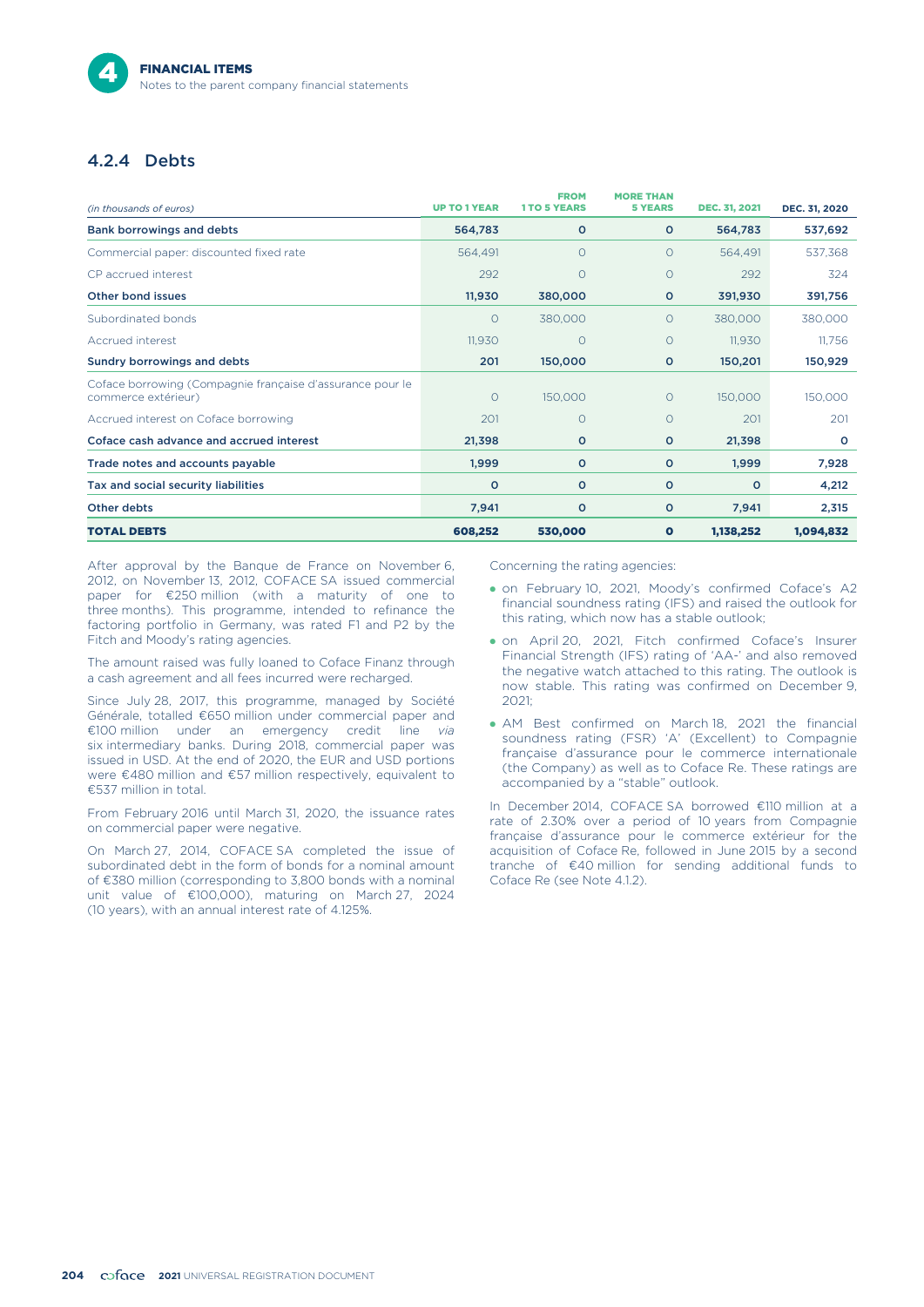$\boldsymbol{\Lambda}$ 

# **NOTE 5 ANALYSIS OF THE MAIN INCOME STATEMENT ITEMS**

# **Operating income**

| (in thousands of euros)                               | <b>DEC. 31, 2021</b> | DEC. 31, 2020 |
|-------------------------------------------------------|----------------------|---------------|
| <b>Operating income</b>                               | 1,043                | 3,734         |
| Commercial paper structuring costs                    |                      | 916           |
| Rebilling of insurance                                | 598                  |               |
| Other income                                          | 445                  | 2.818         |
| <b>Operating expenses</b>                             | (3,855)              | (13, 550)     |
| Other purchases and external expenses                 | (2,660)              | (9,938)       |
| <b>Statutory Auditors' fees</b>                       | (969)                | (666)         |
| <b>Insurance Policy</b>                               | (592)                | (579)         |
| <b>Other Fees</b>                                     | (716)                | (1,188)       |
| <b>Financial Information</b>                          | (8)                  | (30)          |
| Legal advertising costs                               | (4)                  | (17)          |
| Bank fees                                             | $\circ$              | $\Omega$      |
| Marsh Insurance                                       | $\circ$              | 538           |
| JP Morgan Fees                                        | $\Omega$             | 5600          |
| Fees and commissions on services                      | (371)                | (2,301)       |
| Expenses related to the issuance of subordinated debt | $\circ$              | (2)           |
| Reception fees                                        | $\circ$              | (13)          |
| Royalty fee                                           | $\circ$              | (80)          |
| Income tax, taxes, and similar payments               | (13)                 | (13)          |
| <b>Employee-related expenses</b>                      | $\circ$              | (102)         |
| Social security charges on attendance fees            | $\circ$              | (102)         |
| Other expenses                                        | (851)                | (3,166)       |
| Attendance fees                                       | (406)                | (348)         |
| Expenses linked to the bonus share award              | (445)                | (2,818)       |
| Depreciation and amortisation                         | (330)                | (330)         |
| Amortisation of costs linked to subordinated debt     | (330)                | (330)         |
| <b>OPERATING INCOME</b>                               | (2,811)              | (9,816)       |

The "Statutory Auditors' fees" item of €968,840 includes €729,000 in statutory audit fees and €261,000 for other audits underway.

The income that was in the item "Commercial paper structuring costs" is now in the financial income item "Fees and commissions linked to the CP programme".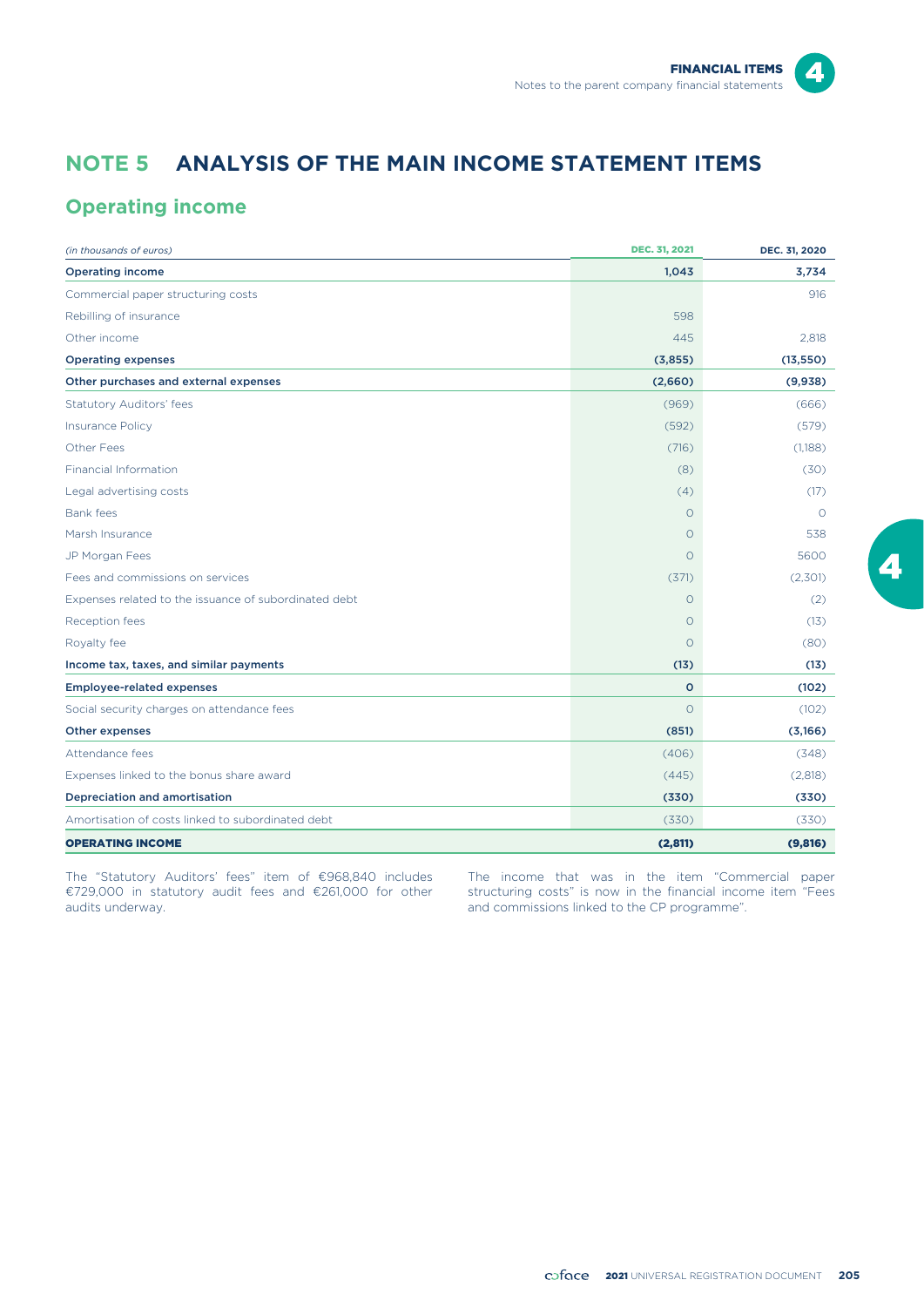

# **Financial income**

| (in thousands of euros)                                  | DEC. 31, 2021 | DEC. 31, 2020 |
|----------------------------------------------------------|---------------|---------------|
| <b>Financial income</b>                                  | 107,128       | 14,894        |
| <b>Income from shares</b>                                | 83,773        | $\circ$       |
| Dividend                                                 | 83773         | $\Omega$      |
| <b>Other financial income</b>                            | 18,622        | 14,894        |
| Loan interest                                            | 12 970        | 12 9 5 3      |
| Interests linked to the CP programme and syndicated loan | 3,461         | 708           |
| Income on guarantees                                     | 1,377         | 1,234         |
| Foreign exchange product                                 | 35            |               |
| Income of liquidity contract                             | 779           |               |
| Reversal of provision for exchange                       | 4,733         |               |
| <b>Financial expenses</b>                                | (23, 695)     | (25, 197)     |
| Interest and similar expenses                            | (23, 192)     | (20, 775)     |
| Fees and commissions linked to the CP programme          | (2,872)       | (865)         |
| Interest on bond loan                                    | (15, 849)     | (15, 675)     |
| Interest on borrowings                                   | (3,450)       | (3,450)       |
| Others financial costs                                   | (63)          |               |
| Interest on cash advance                                 | $\circ$       | (5)           |
| Foreign exchange loss                                    | (6)           | (20)          |
| Guarantee expenses                                       | (760)         | (760)         |
| Depreciation on redemption premiums                      | (192)         |               |
| <b>Charges for FX losses</b>                             | (503)         | (4, 422)      |
| <b>FINANCIAL INCOME</b>                                  | 83,433        | (10, 303)     |

The amount of dividends is made up of dividends received from Compagnie française pour le commerce extérieur for €74,793,628 and from COFACE RE in the amount of €8,979,533.

Financial expenses are mainly composed of interest on the bond issue in the amount of €380 million and on the loan taken out at the end of 2014 with Compagnie française d'assurance pour le commerce extérieur in the amount of €150 million.

# **Non-recurring income**

| (in thousands of euros)       | <b>DEC. 31, 2021</b> | DEC. 31, 2020 |
|-------------------------------|----------------------|---------------|
| <b>NON-RECURRING INCOME</b>   |                      |               |
| Miscellaneous                 |                      |               |
| <b>NON-RECURRING EXPENSES</b> | 96                   |               |
| Miscellaneous                 | 96                   |               |
| <b>TOTAL</b>                  | (93)                 |               |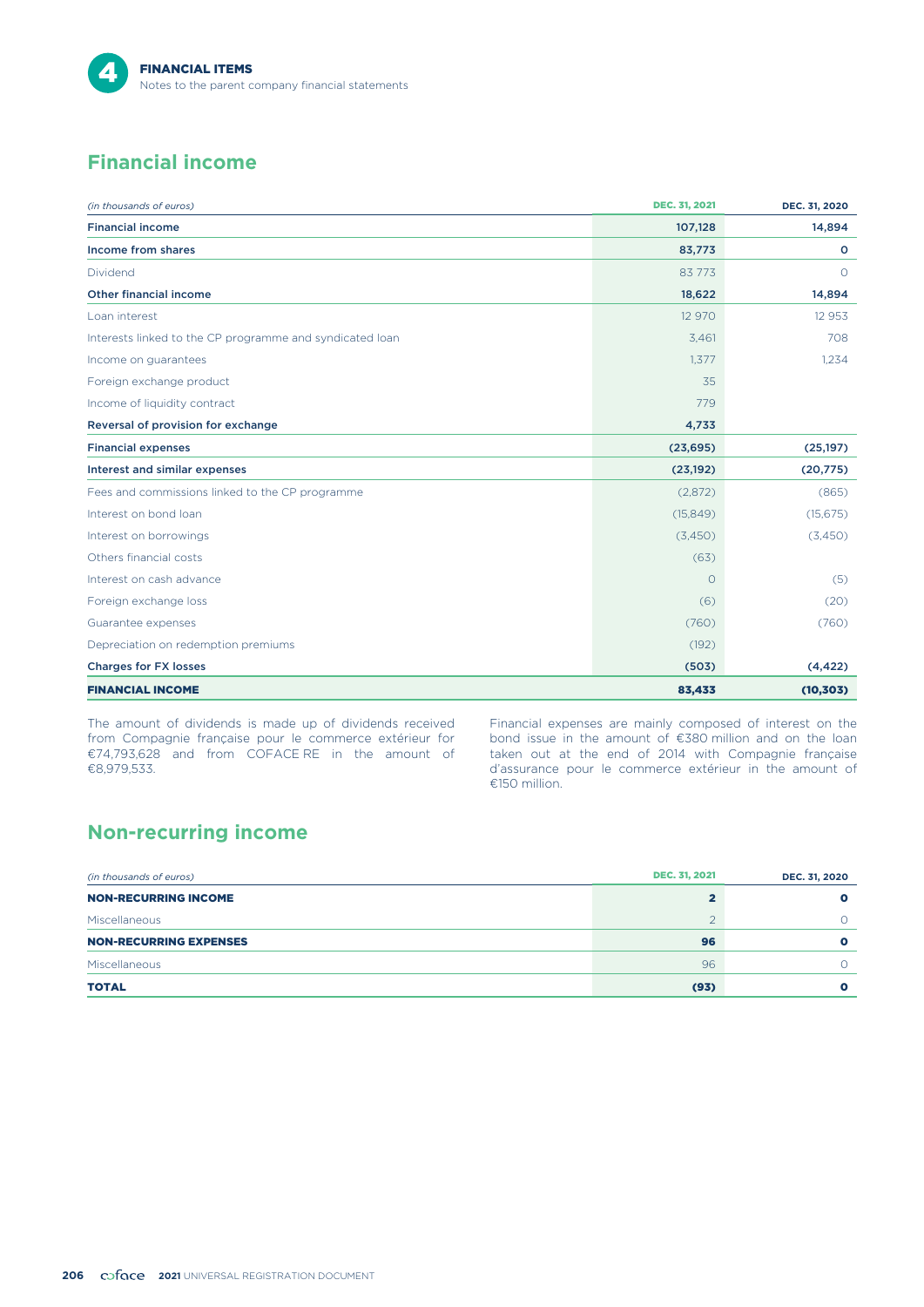

# **Income tax**

| (in thousands of euros)                                                      | <b>DEC. 31, 2021</b> | DEC. 31, 2020 |
|------------------------------------------------------------------------------|----------------------|---------------|
| Accounting income before income tax                                          | 80,528               | (20, 118)     |
| Deductions:                                                                  | (92, 242)            | (4,230)       |
| • Dividend (parent/subsidiary regime)                                        | (83,773)             | $\Omega$      |
| • Foreign currency translation reserve - assets                              | (4,239)              | $\Omega$      |
| • Provision for exchange                                                     | (4,229)              | 4,230         |
| Reintegrations:                                                              | 5,426                | 8,489         |
| • Share of costs 1% on Group dividend                                        | 748                  | $\Omega$      |
| • Share of costs 5% on Group dividend                                        | 449                  |               |
| • Foreign currency translation reserve - liabilities                         | 4,229                | 4,259         |
| <b>Taxable income</b>                                                        | (6, 287)             | (15, 859)     |
| • Corporate tax (rate $331/3\%)$                                             | $\circ$              | $\Omega$      |
| • 3% tax on dividends paid to external (outside the tax consolidation group) | $\circ$              | $\Omega$      |
| Corporate tax before tax consolidation                                       | o                    | $\circ$       |
| Net income from consolidated companies                                       | (1,695)              | (1,180)       |
| Corporate income tax (income)                                                | (1,695)              | (1,180)       |

The application of the tax consolidation agreement resulted in a consolidation gain of €1,695,116 for financial year 2021, compared to a gain of €1,179,988 in 2020.

# **Statutory Auditors' fees**

This information is available in the Coface Group consolidated financial statements as at December 31, 2021, in Note 35.